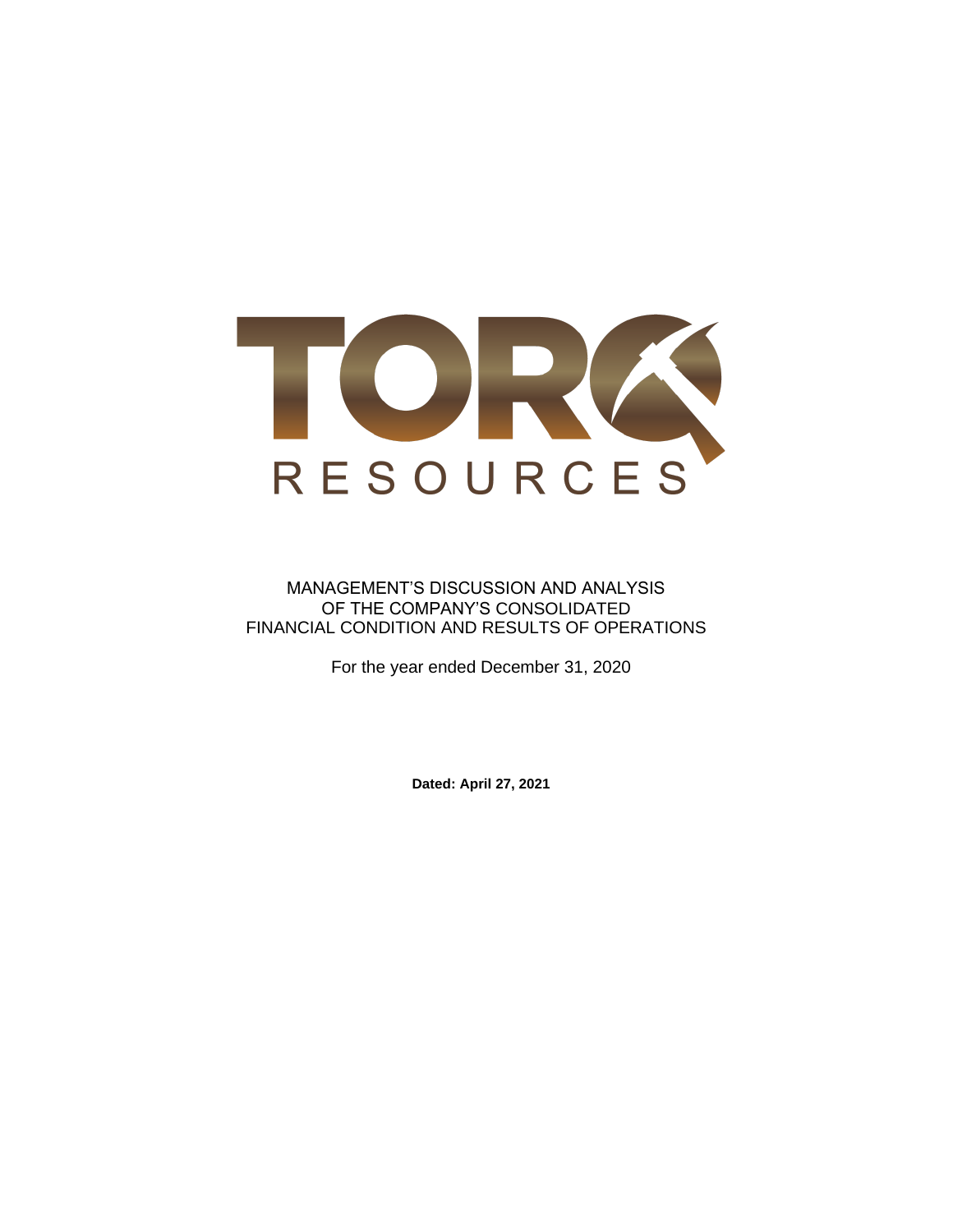Management's Discussion and Analysis of the Financial Condition and Results of Operations for the year ended December 31, 2020 Expressed in Canadian Dollars

### **1. Date and presentation**

This Management Discussion and Analysis ("MD&A") of Torq Resources Inc. (the "Company" or "Torq") has been prepared by management to assist the reader in assessing material changes in the financial condition and results of operations of the Company as at December 31, 2020 and for the year then ended. This MD&A should be read in conjunction with the consolidated financial statements of the Company and related notes thereto as at and for year ended December 31, 2020 and 2019. All financial information has been prepared in accordance with International Financial Reporting Standards ("IFRS" or "GAAP") and all dollar amounts presented are Canadian dollars unless otherwise stated.

The effective date of this MD&A is April 27, 2021.

#### **1.1 Forward-looking statements and risk factors**

This MD&A may contain "forward-looking statements" which reflect the Company's current expectations regarding the future results of operations, performance and achievements of the Company, including but not limited to statements with respect to the Company's plans or future financial or operating performance, the estimation of mineral reserves and resources, conclusions of economic assessments of projects, the timing and amount of estimated future production, costs of future production, future capital expenditures, costs and timing of the development of deposits, success of exploration activities, permitting time lines, requirements for additional capital, sources and timing of additional financing, realization of unused tax benefits and future outcome of legal and tax matters.

The Company has tried, wherever possible, to identify these forward-looking statements by, among other things, using words such as "anticipate," "believe," "estimate," "expect", "budget", or variations of such words and phrases or state that certain actions, events or results "may", "could", "would", "might" or "will be taken", "occur" or "be achieved".

The statements reflect the current beliefs of the management of the Company and are based on currently available information. Accordingly, these statements are subject to known and unknown risks, uncertainties and other factors, which could cause the actual results, performance, or achievements of the Company to differ materially from those expressed in, or implied by, these statements. These uncertainties are factors that include but are not limited to risks related to international operations; risks related to general economic conditions and credit availability; public health crises such as the COVID-19 pandemic and other uninsurable risks; actual results of current exploration activities, unanticipated reclamation expenses; fluctuations in prices of base and precious metals; fluctuations in foreign currency exchange rates, increases in market prices of mining consumables; accidents, labour disputes, title disputes, claims and limitations on insurance coverage and other risks of the mining industry; delays in obtaining governmental approvals or financing or in the completion of development or construction activities, changes in national and local government regulation of mining operations, tax rules and regulations, and political and economic developments in countries in which the Company operates, as well as other factors. Additional information relating to the Company and its operations is available on SEDAR at [www.sedar.com](http://www.sedar.com/) and on the Company's website a[t www.torqresources.com.](http://www.torqresources.com/)

The Company's management reviews periodically information reflected in forward-looking statements. The Company has and continues to disclose in its Management's Discussion and Analysis and other publicly filed documents, changes to material factors or assumptions underlying the forward-looking statements and to the validity of the statements themselves, in the period the changes occur.

Historical results of operations and trends that may be inferred from the following discussions and analysis may not necessarily indicate future results from operations.

#### **2. Overall performance**

#### **2.1 Description of business**

Torq is a junior exploration company focused on the acquisition, exploration and development of mineral resource properties. The Company is incorporated under the Business Corporations Act (British Columbia) and is a reporting issuer in British Columbia, Alberta and Ontario. The Company is listed on the TSX Venture Exchange (the "Exchange") as a Tier 2 mining issuer, and its shares trade under the symbol TORQ.V and on the OTCQX under the US symbol TRBMF.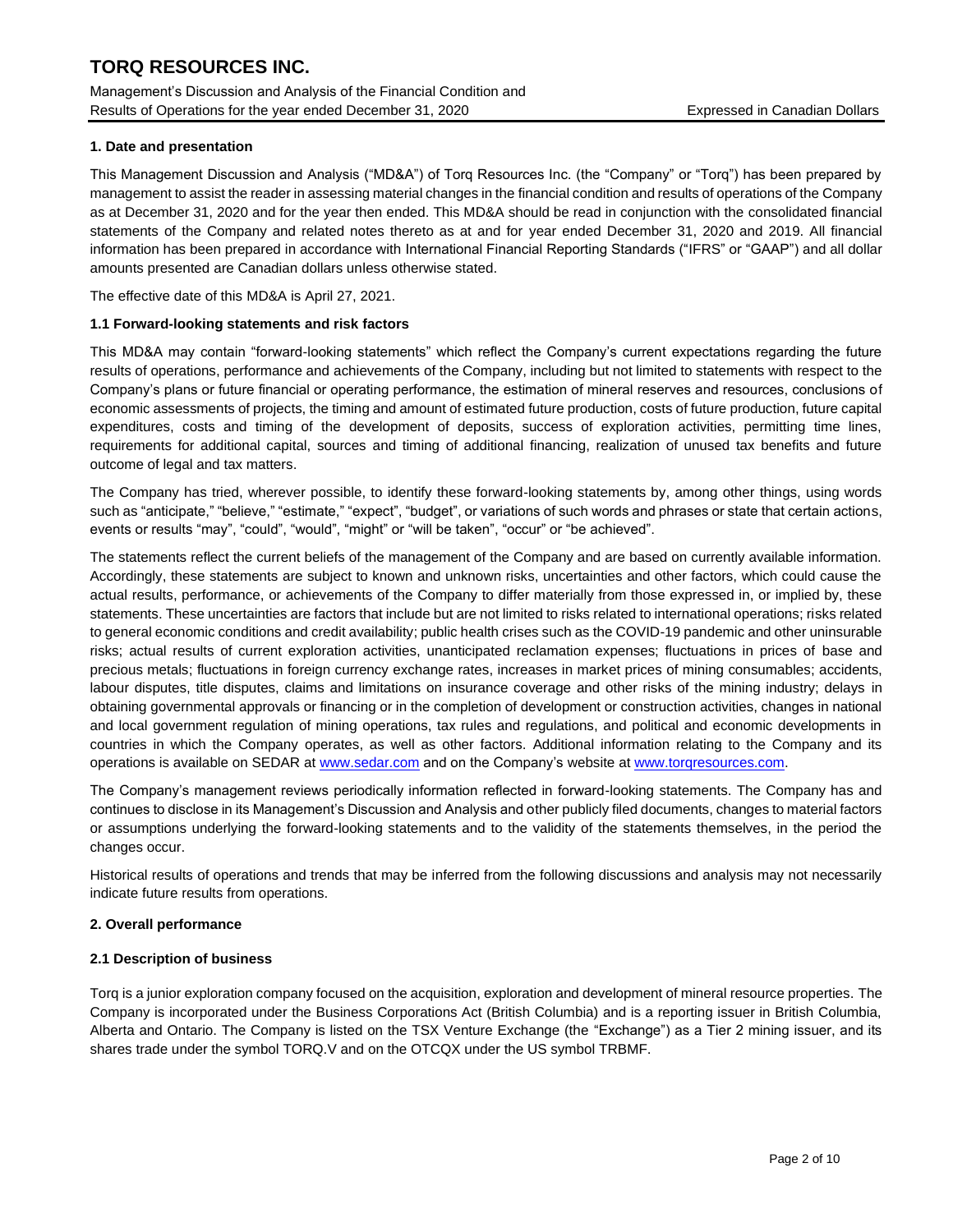Management's Discussion and Analysis of the Financial Condition and Results of Operations for the year ended December 31, 2020 Expressed in Canadian Dollars

As at the date of this MD&A, the corporate organizational structure of Torq is as follows:

| <b>Subsidiary</b>                | Place of      | <b>Beneficial</b> |
|----------------------------------|---------------|-------------------|
|                                  | incorporation | <b>Interest</b>   |
| Stratton Resources (Canada) Ltd. | BC, Canada    | 100%              |
| Torg Resources Holdings Inc.     | BC, Canada    | 100%              |
| Torg USA Inc.                    | Nevada, USA   | 100%              |
| Candelaria Minerals S.A.C.       | Peru          | 100%              |
| Torg Resources Chile SpA         | Chile         | 100%              |

During the year ended December 31, 2019, the Company elected to abandon its remaining mineral property interest, the Speedway Gold Project, after dropping its other mineral property interests in Q4 2018, as they did not meet the Company's criteria for further exploration. The Company continues to actively pursue other mineral property opportunities.

The Company's focus in the intervening period has been entirely dedicated to project investigation activities and its goal of identifying and acquiring undervalued advanced stage exploration projects in order to maximize shareholder value. In the latter part of 2020, the Company announced it had focused attention on Chile, and recruited a highly experienced exploration and logistics team in the country with plans to build a portfolio of high potential projects. A key step was achieved in March 2021, when the Company announced it had acquired the option to earn a 100% interest in the Margarita Iron-Oxide-Copper-Gold ("IOCG") project located in Chile, approximately 65 kilometres (km) north of the city of Copiapo. The Company plans to move rapidly to drill stage by conducting geological mapping and geophysical surveying programs at the Margarita project, while continuing to add to the Company's portfolio.

In light of the recent developments related to the COVID-19 pandemic, and the restrictions on travel and other activities, both within Canada and globally, in early 2020 the Company recalled all personnel who were conducting project investigation activities in the field and delayed certain site visits. The Company continued to actively investigate projects through desktop reviews generating several high-potential opportunities to create value for shareholders. The Company is monitoring the COVID-19 situation closely including the phased reopening of many countries; as restrictions are eased travel is being utilized where appropriate to support the evaluation activities in the pursuit of new tier-one assets. The Company believes that with \$8.7 million in cash on hand, limited on-going obligations, and a highly experienced management and technical team, it is in a good position to move forward upon finding the right mineral property opportunity.

### **2.2 Operational and corporate highlights**

- On April 7, 2021, the Company announced the grant of incentive stock options for the purchase of 420,000 common shares to officers of the Company. The options are exercisable at C\$0.77 and expire five years from the date of grant.
- On March 8, 2021, the Company announced it had acquired the option to earn a 100% in interest in the Margarita IOCG project located in Chile. Refer to section 5, subsequent events, for further information on this arrangement. Then on April 8, 2021, the Company announced the commencement of work at its Margarita IOCG project. The surface exploration program is focused on defining drill targets with the aim of initiating the first drill program at Margarita in Q3 2021. Initial results from this exploration program were announced on April 21, 2021; results from a ground-based induced polarization geophysical survey have outlined two north-northwest trending chargeability anomalies, approximately 3 km by 500 metres (m) in size, which Torq's technical team believes are associated with sulphide mineralization.
- Effective July 1, 2020, Elizabeth Senez joined the Company as Chief Financial Officer (interim) for a 14-month period, assuming the role while Torq's Chief Financial Officer, Stacy Rowa, takes parental leave.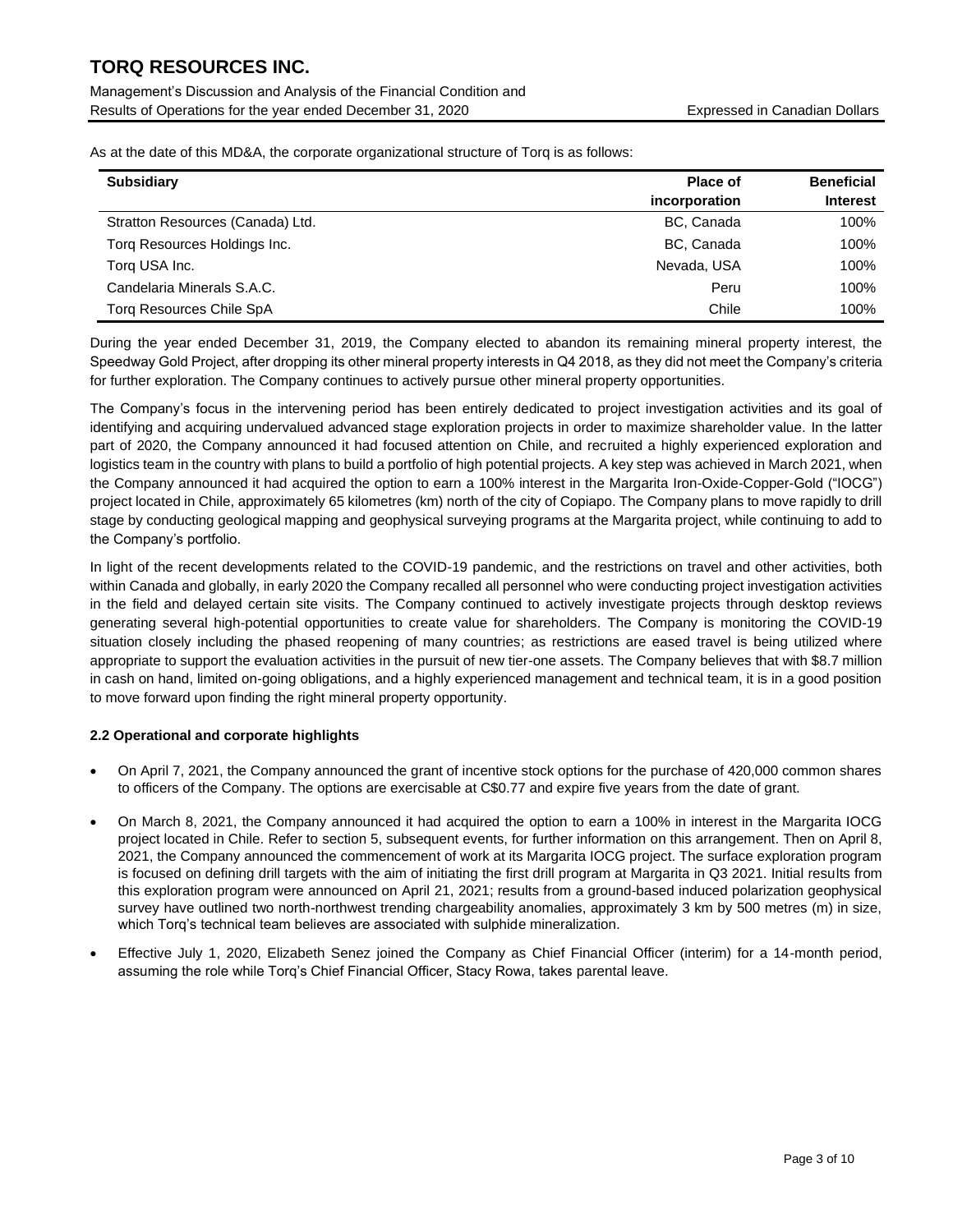Management's Discussion and Analysis of the Financial Condition and Results of Operations for the year ended December 31, 2020 Expressed in Canadian Dollars

### **3. Project investigation costs**

The Company is continually reviewing and evaluating new projects globally on its path to establishing a tier-one mineral portfolio. The table below shows the nature of the project investigation costs incurred during the year ended December 31, 2020 and 2019 and includes all costs and project investigation activities within Europe, North America and South America.

|                                             | Year ended December 31, |              |  |
|---------------------------------------------|-------------------------|--------------|--|
|                                             | 2020                    | 2019         |  |
| Assays                                      | \$28,397                | 2,334<br>S   |  |
| Equipment, vehicles rent and field supplies | 40.808                  | 7,700        |  |
| Geological consulting, salaries and wages   | 458.469                 | 378,435      |  |
| Project support costs                       | 19.912                  | 25,008       |  |
| Share-based compensation                    | 63.567                  | 16,158       |  |
| Travel, meals and accommodation             | 60,092                  | 100,222      |  |
|                                             | \$671.245               | 529.857<br>S |  |

### **4. Selected annual information**

The following represents selected information of the Company for the three most recently completed financial years:

|                                       | 2020            | 2019                     | 2018            |
|---------------------------------------|-----------------|--------------------------|-----------------|
| Loss for the year                     | 2,087,836<br>\$ | 1,677,736<br>\$          | 4,873,557<br>\$ |
| Total comprehensive loss for the year | 2,089,164       | 1,673,966                | 4,873,033       |
| Basic and diluted loss per share      | 0.03            | 0.02                     | 0.06            |
| Working capital                       | 8,891,931       | 10,831,478               | 12,440,541      |
| Total assets                          | 9,094,848       | 11,050,736               | 12,669,876      |
| Total long-term liabilities           |                 |                          | 68,210          |
| Shareholders' equity                  | 8,891,931       | 10,831,478               | 12,372,331      |
| Cash dividends per share              | -               | $\overline{\phantom{0}}$ |                 |

The Company generated no revenues from operations during the fiscal years ended December 31, 2020, 2019, and 2018, other than interest income of \$84,704, \$245,363, and \$280,861, respectively.

### **5. Results of operations**

### **Three months ended December 31, 2020 and 2019 (Q4 2020 vs Q4 2019)**

Loss for the three months ended December 31, 2020, was \$683,016 or \$0.01 loss per share, compared to a loss of \$421,059 or \$0.01 loss per share for the three months ended December 31, 2019.

Significant variances are discussed as follows:

- For the three months ended December 31, 2020, the Company recorded \$285,872 in fees, salaries and other employee benefits which included share-based compensation expense of \$12,785. Fees, salaries and other employee benefits recorded for Q4 2019 was \$204,514 which included share-based compensation expense of \$11,592. Employee costs were 35% higher in the fourth quarter of 2020 than the same period in 2019 due to the recruitment of a key team in Chile in late 2020.
- During the three months ended December 31, 2020, the Company recognized a foreign exchange loss of \$79,189 compared to a foreign exchange loss of \$39,140 in the comparable period in 2019. The loss in the current period is unrealized and driven by the appreciation of the US dollar against the Canadian dollar during the quarter and the resulting decrease in the Canadian dollar equivalent of the US dollar funds translated at December 31, 2020.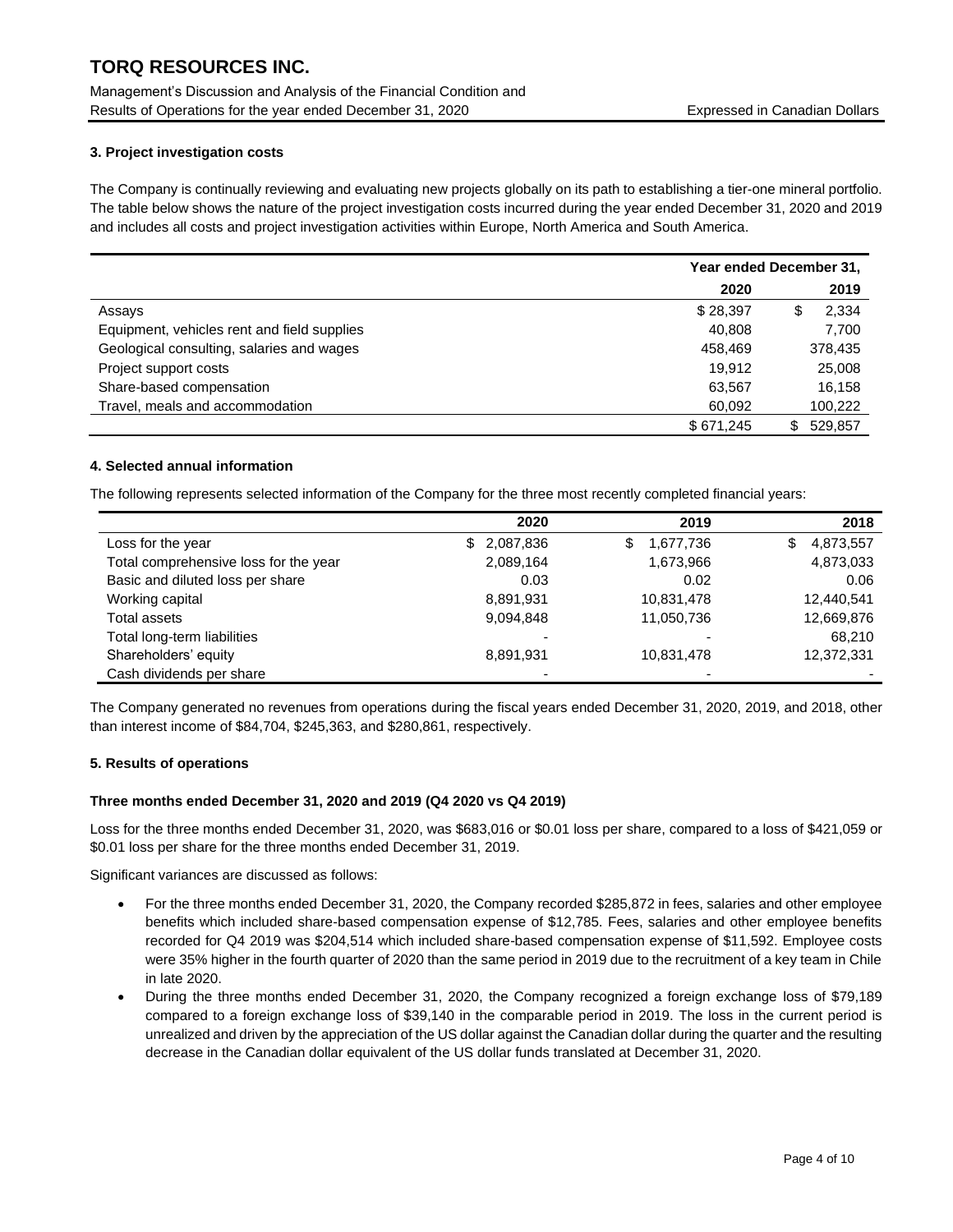Management's Discussion and Analysis of the Financial Condition and Results of Operations for the year ended December 31, 2020 Expressed in Canadian Dollars

### **Year ended December 31, 2020 and 2019 (YTD 2020 vs YTD 2019)**

Loss for the year ended December 31, 2020 was \$2,087,836 or \$0.03 loss per share compared to a loss of \$1,677,736 or \$0.02 loss per share for the year ended December 31, 2019. The higher loss in the current period is a result of the Company launching a new team and focussed efforts for exploration projects in Chile.

Minimal exploration and evaluation costs were incurred in 2020 due to the abandonment of the Company's mineral properties at the end of 2019. Furthermore, share-based compensation expense was consistent from 2019 to 2020.

#### Subsequent Event – Mineral Property Acquisition

On March 8, 2021, the Company announced it had acquired the option to earn a 100% in interest in the Margarita IOCG project located in Chile. The property is located within the prolific Coastal Cordillera belt. The Company acquired the rights that constitute the Margarita project through two option agreements: the Margarita claims and the La Cototuda claims with a small-scale mining company.

Under the option agreement the Company can acquire 100% interest in the Margarita claims by making cash payments totalling US\$6,200,000 over 66 months. The Company is required to incur work expenditures totalling US\$3,050,000 within 30 months of signing the definitive agreement:

| Period from Signing Definitive Agreement and<br><b>Initial Payment</b> |    | <b>Cash Payments</b><br>(USD) |   | <b>Work Expenditure</b><br><b>Requirement</b> |
|------------------------------------------------------------------------|----|-------------------------------|---|-----------------------------------------------|
| Within 60 days of signing the Definitive Agreement                     | \$ | 50,000                        |   |                                               |
| within 6 months                                                        |    | 50,000                        |   | 400,000                                       |
| within 18 months                                                       |    | 100,000                       |   | 1,150,000                                     |
| within 30 months                                                       |    | 300,000                       |   | 1,500,000                                     |
| within 42 months                                                       |    | 1,200,000                     |   |                                               |
| within 54 months                                                       |    | 2.000.000                     |   |                                               |
| within 66 months                                                       |    | 2,500,000                     |   |                                               |
| <b>Total</b>                                                           | S  | 6,200,000                     | S | 3,050,000                                     |

The claims are subject to a net smelter return ("NSR") royalty of 1.0% with 50% (being 0.5%) buyable for US\$2,000,000.

Under the La Cototuda option agreement, the Company can acquire 100% interest in the La Cototuda claims by making cash payments totalling US\$900,000 over 36 months as follows:

| Period from Signing Definitive Agreement and Initial Payment | <b>Cash Payments</b><br>(USD) |
|--------------------------------------------------------------|-------------------------------|
| Upon signing the Agreement                                   | \$<br>50,000                  |
| within 12 months                                             | 250,000                       |
| within 24 months                                             | 250,000                       |
| within 36 months                                             | 350,000                       |
| Total                                                        | 900,000                       |

There are no work expenditure requirements, and the claims are not subject to an NSR royalty.

In relation to the option arrangement of the Margarita project, a finders fee of US\$350,000 equivalent to 466,666 shares of the Company has been approved.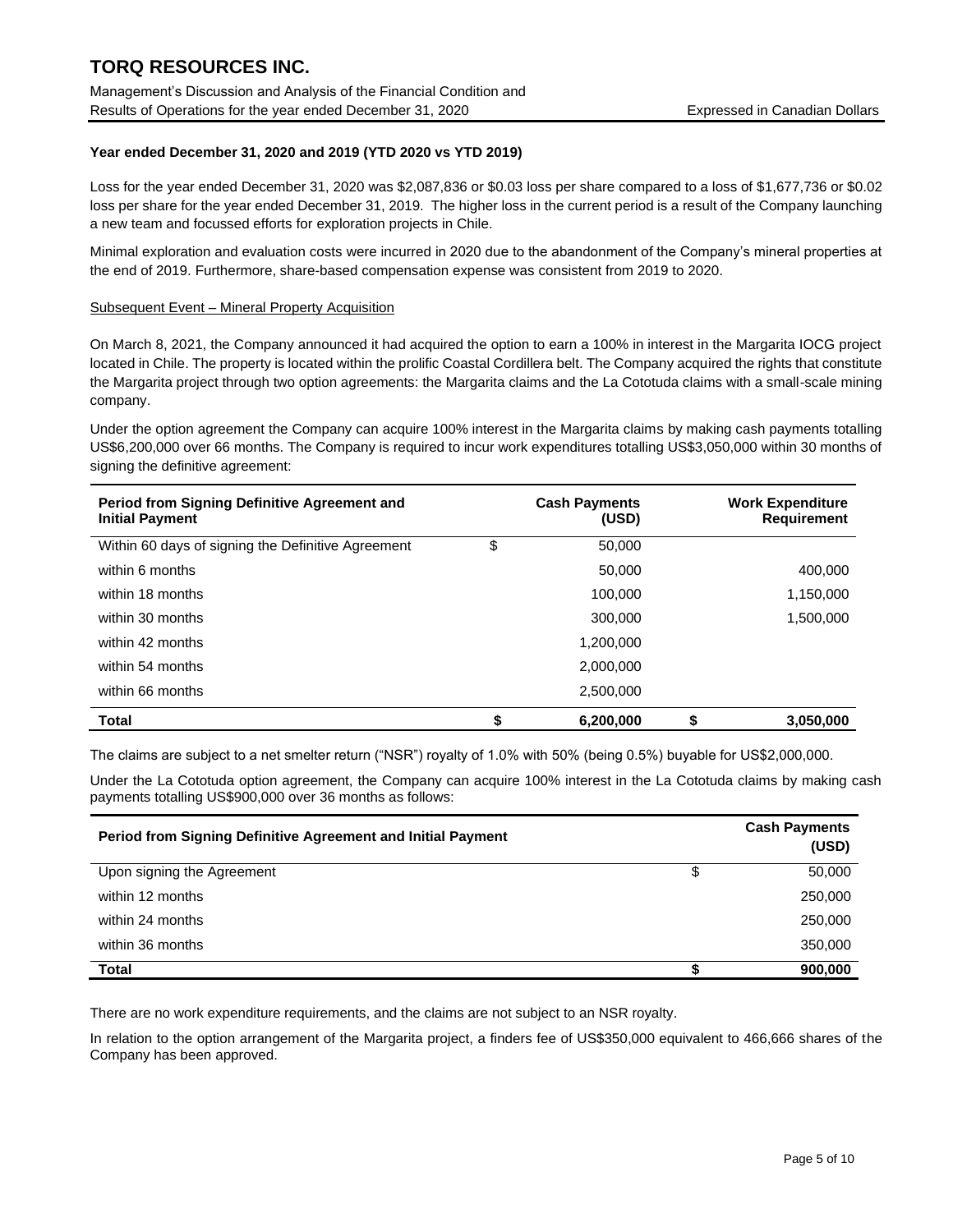Management's Discussion and Analysis of the Financial Condition and Results of Operations for the year ended December 31, 2020 Expressed in Canadian Dollars

Plans for 2021

In addition to launching the exploration program at the Margarita IOCG project, the Company is advancing its due diligence process on a variety of top tier mineral prospects. The list of properties under review continues to be refined and represents high priority targets with strong technical and geological merit that the Company believes would be accretive to shareholder value.

As a result of ongoing health concerns related to the COVID-19 pandemic that commenced in Q1 2020 and the resulting travel restrictions, lockdown or self-isolation measures either mandated or recommended by many government agencies globally, the Company has been and will continue to advance its desktop reviews while employees work remotely. Site visits to potential acquisitions are limited.

The Company expects that these dynamic and uncertain times may lead to an increase in the quality of opportunities and will continue to maintain its focus on identifying high value mineral projects.

#### **6. Summary of quarterly results**

The Company is a mineral exploration company and currently has no producing properties or operating income. The Company holds all of its cash on hand with financial institutions and earns interest on the cash balances it has available to fund its acquisition and exploration activities and administrative expenses. A summary of quarterly results is shown below:

| <b>Quarter ended</b> | Interest and | Loss    | Total                     | Loss per share |
|----------------------|--------------|---------|---------------------------|----------------|
|                      | other income |         | <b>Comprehensive loss</b> |                |
|                      |              |         |                           | \$             |
| December 31, 2020    | 12,177       | 683.016 | 683,925                   | 0.01           |
| September 30, 2020   | 12,609       | 535,629 | 535,935                   | 0.01           |
| June 30, 2020        | 13.062       | 540.605 | 541,859                   | 0.01           |
| March 31, 2020       | 46.856       | 328,586 | 327,445                   | 0.00           |
| December 31, 2019    | 56,823       | 421,059 | 421.078                   | 0.01           |
| September 30, 2019   | 60.515       | 268,719 | 264,600                   | 0.00           |
| June 30, 2019        | 63.201       | 510.299 | 510,311                   | 0.01           |
| March 31, 2019       | 64,824       | 477,659 | 477,977                   | 0.01           |

The summary of quarterly results for the last eight quarters reflects the previous downward trend in activity reversing in 2020. Interest and other income have decreased due to lower cash and interest rates. The abandonment of the Company's previously held mineral properties in Q1 2019 has resulted in a significant decrease in costs; however, in 2020 the spending has increased as project investigation activity increased with the renewed focused on Chile.

### **7. Liquidity and capital resources**

As at December 31, 2020, the Company had cash and cash equivalents of \$8,748,073 compared to cash and cash equivalents of \$10,838,021 as at December 31, 2019. The cash balance as at December 31, 2020 is sufficient to meet the cash requirements for the Company's operating expenses as well as continue with its project investigation activities. The Company does not foresee the requirement to raise additional capital in the next twelve months but may do so if the Company's operations materially change.

#### Common share issuances

On February 27, 2017, the Company closed a private placement for gross proceeds of \$13,195,000 (the "February 2017 Placement") pursuant to which the Company issued an aggregate of 20,300,000 common shares at a price of \$0.65 per common share. Share issue costs related to the February 2017 Placement, which included commissions and professional and regulatory fees, totalled \$447,036.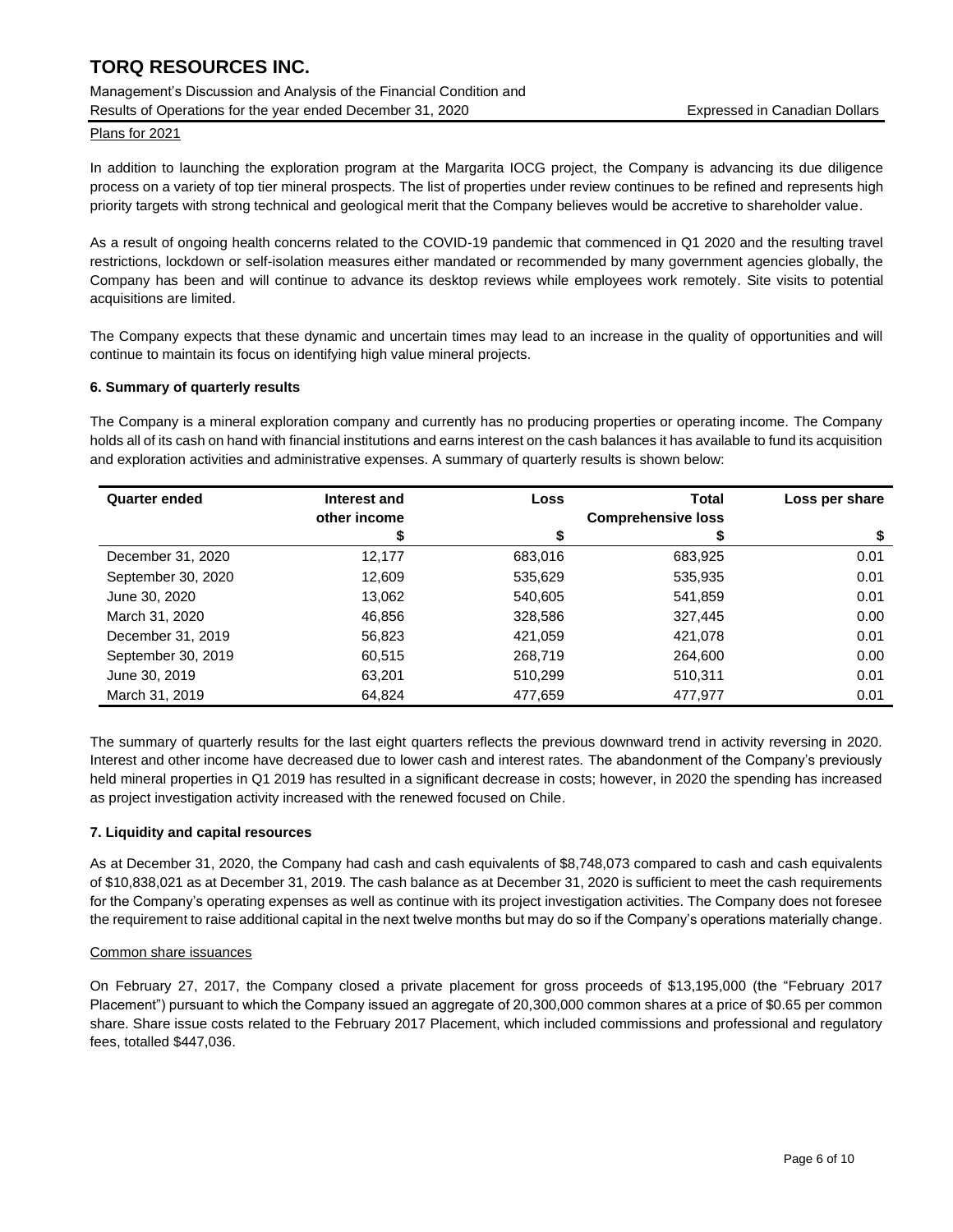Management's Discussion and Analysis of the Financial Condition and Results of Operations for the year ended December 31, 2020 Expressed in Canadian Dollars

| Intended Use of Proceeds of<br>February 2017 Private Placement                                                                             |              | <b>Actual Use of Proceeds to</b><br>December 31, 2020                                                                                                                                                                                                                  |                | (Over)/under<br>expenditure |
|--------------------------------------------------------------------------------------------------------------------------------------------|--------------|------------------------------------------------------------------------------------------------------------------------------------------------------------------------------------------------------------------------------------------------------------------------|----------------|-----------------------------|
| <b>Offering Expenses</b>                                                                                                                   | \$447,036    | <b>Offering Expenses</b>                                                                                                                                                                                                                                               | \$.<br>447.036 |                             |
| Project Acquisition and<br>exploration                                                                                                     | \$10,747,964 | Other project investigation and<br>acquisition costs                                                                                                                                                                                                                   | \$1,007,869    | \$9,740,095                 |
| Administration and general<br>working capital                                                                                              | \$2,000,000  | Administration and general<br>working capital                                                                                                                                                                                                                          | \$2,992,023    | \$ (992,023)                |
| Total                                                                                                                                      | \$13,195,000 | Total                                                                                                                                                                                                                                                                  | \$4,446,927    | \$8,748,073                 |
| Explanation of variances and the impact of variances on<br>the ability of the Company to achieve its business<br>objectives and milestones |              | The Company has used funds from the February 2017 private placement to<br>complete work required to leave its abandoned properties in good standing, to<br>support its project investigation efforts and to cover administration and general<br>working capital needs. |                |                             |

### **8. Off-balance sheet arrangements**

The Company has not engaged in any off-balance-sheet arrangements such as obligations under guarantee contracts, a retained or contingent interest in assets transferred to an unconsolidated entity, any obligation under derivative instruments or any obligation under a material variable interest in an unconsolidated entity that provides financing, liquidity, market risk or credit risk support to the Company or engages in leasing, hedging or research and development services with the Company.

### **9. Related party transactions**

All transactions with related parties have occurred in the normal course of operations. All amounts payable and receivable are unsecured, non-interest bearing and have no specific terms of settlement, unless otherwise noted.

|                                                           | Year ended December 31, |              |
|-----------------------------------------------------------|-------------------------|--------------|
|                                                           | 2020                    | 2019         |
| Universal Mineral Services Ltd.                           |                         |              |
| Included in the statement of loss and comprehensive loss: |                         |              |
| Exploration and evaluation costs                          |                         |              |
| Newfoundland                                              | \$                      | \$<br>4.581  |
| Utah                                                      |                         | 328          |
| Fees, salaries and other employee benefits                | 222,382                 | 314.769      |
| Investor relations and marketing                          | 49,987                  | 83,512       |
| Legal and professional fees                               | 12,985                  |              |
| Office and administration                                 | 166,567                 | 210,920      |
| Project investigation costs                               | 406.525                 | 315,007      |
| Regulatory, transfer agent and shareholder information    | 123                     | 367          |
| Total transactions for the year                           | 858,569                 | 929,484<br>S |

Universal Mineral Services Ltd., ("UMS") is a private company with two directors, of which one is an officer, in common with the Company. UMS provides geological, financial and transactional advisory services as well as administrative services to the Company on an ongoing, cost recovery basis. Having these services available through UMS allows the Company to maintain a more efficient and cost-effective corporate overhead structure by hiring fewer full-time employees and engaging outside professional advisory firms less frequently. The agreement has an indefinite term and can be terminated by either party upon providing due notice.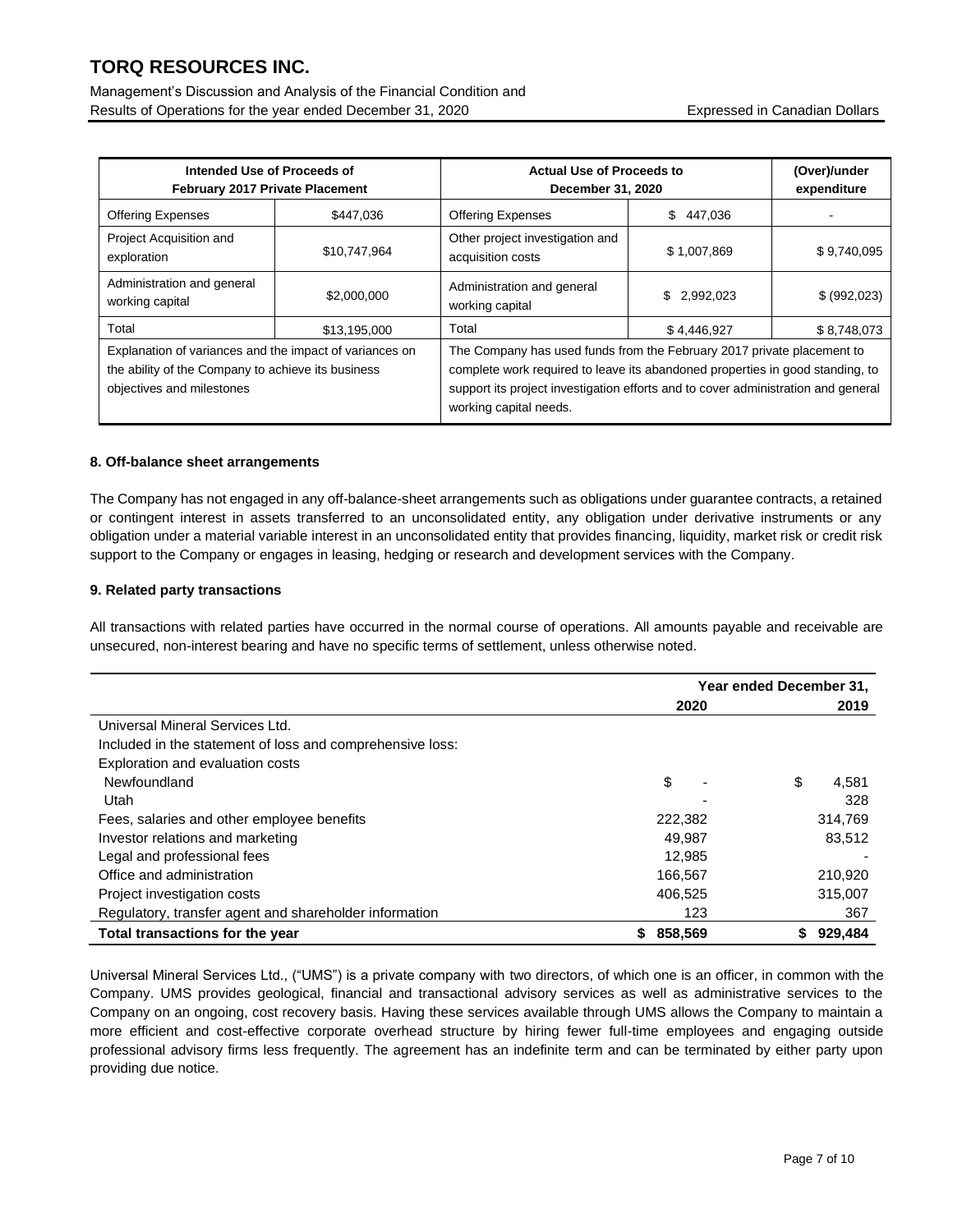### Management's Discussion and Analysis of the Financial Condition and

Results of Operations for the year ended December 31, 2020 Expressed in Canadian Dollars

As at December 31, 2020, the Company's accounts payable and accrued liabilities include an amount owing to UMS of \$ 121,576 (December 31, 2019 - \$176,360). In addition, the Company has \$150,000 on deposit with UMS, recognized within prepaid expenses and deposits, as at December 31, 2020 (December 31, 2019 - \$150,000).

During the year ended December 31, 2020, Torq received \$50,000 from Tier One Silver Inc., a company with certain directors and officers in common with Torq, as a partial reimbursement of Torq's costs incurred for some preliminary technical work on a mineral project owned by Tier One after Torq decided to focus on projects outside of Peru.

### Key management compensation

In addition to the transactions disclosed above, the Company provided the following compensation to key management members, being its five executives (December 31, 2019: three executives) and four non-executive directors:

|                                                | Year ended December 31, |           |  |
|------------------------------------------------|-------------------------|-----------|--|
|                                                | 2020                    | 2019      |  |
| Salaries and other employee benefits           | \$521,128               | \$392,271 |  |
| Directors fees paid to non-executive directors | 31.208                  | 31,173    |  |
| Share-based compensation                       | 106.380                 | 69.426    |  |
|                                                | \$658,716               | 492,870   |  |

### **10. Critical accounting estimates**

The preparation of the financial statements in conformity with IFRS requires management to select accounting policies and make estimates and judgments that may have a significant impact on the consolidated financial statements. Estimates are continuously evaluated and are based on management's experience and expectations of future events that are believed to be reasonable under the circumstances. Actual outcomes may differ from these estimates.

Critical judgments exercised in applying accounting policies, apart from those involving estimates, that have the most significant effect on the amounts recognized in the consolidated financial statements are as follows:

### **10.1 Functional currency**

The functional currency for each of the Company's subsidiaries is the currency of the primary economic environment in which the entity operates. Determination of functional currency may involve certain judgments to determine the primary economic environment and the Company reconsiders the functional currency of its entities if there is a change in events and conditions that determined the primary economic environment.

### **10.2 Business combinations**

Determination of whether a set of assets acquired and liabilities assumed constitute the acquisition of a business or asset may require the Company to make certain judgments as to whether or not the assets acquired and liabilities assumed include the inputs, processes and outputs necessary to constitute a business as defined in IFRS 3 - Business Combinations.

### **10.3 Indications of impairment of assets**

Impairment testing is done at the cash generating unit level and judgment is involved in assessing whether there is any indication that an asset or a cash generating unit may be impaired. The assessment of the impairment indicators involves the application of a number of significant judgments and estimates to certain variables, including metal price trends, exploration plans for properties and the results of exploration and evaluation to date.

### **11. Changes in accounting policies**

The Company has adopted the following amended accounting standards and policies effective January 1, 2020:

### **11.1 Amendments to IAS 1 – Presentation of Financial Statements and IAS 8 – Accounting Policies, Changes in Accounting Estimates and Errors**

In October 2018, the IASB issued Amendments to IAS 1 and IAS 8 to clarify the definition of material in IAS 1 and align the definition across the standards. The amendments are not intended to alter the underlying concept of materiality in IFRS standards.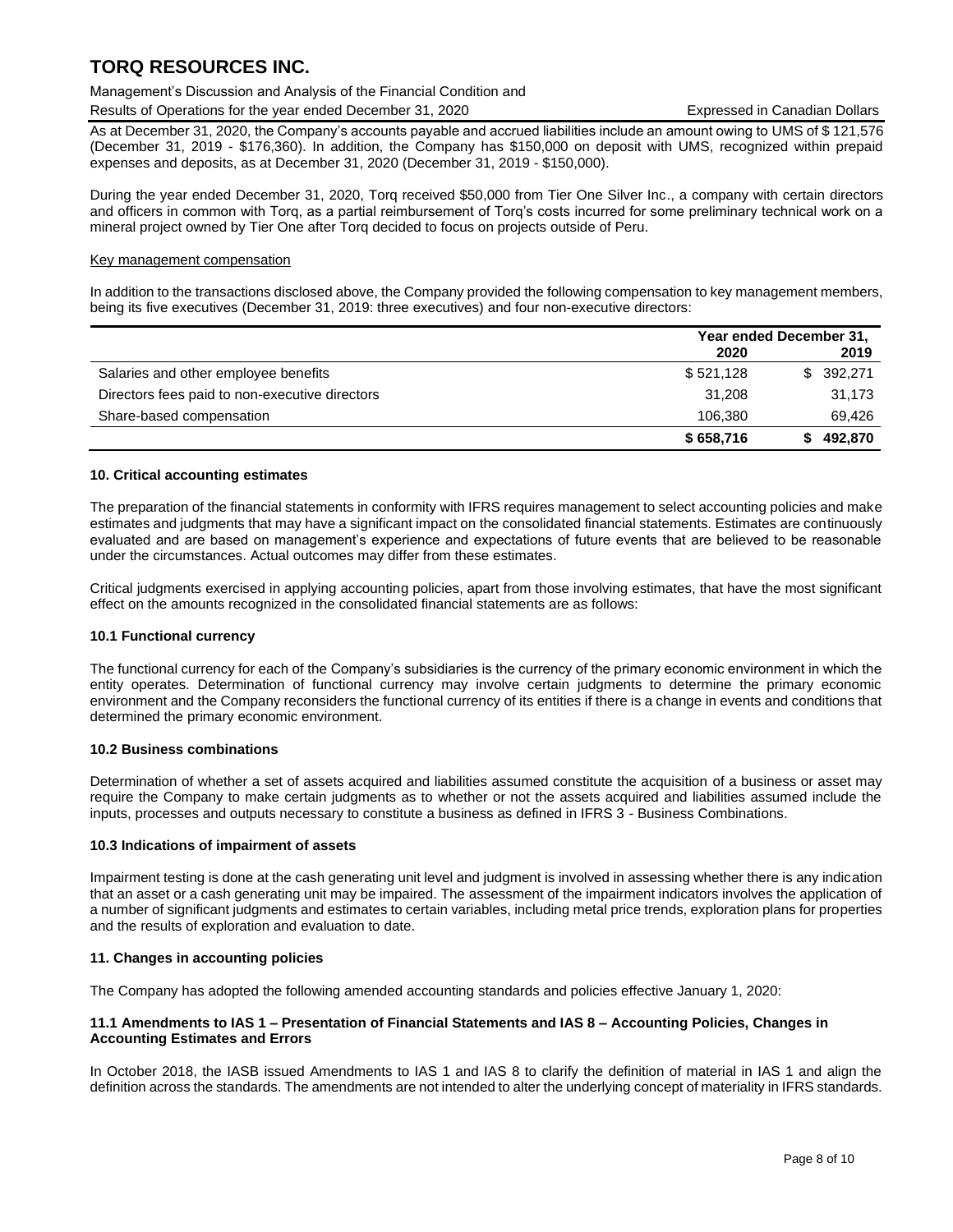Management's Discussion and Analysis of the Financial Condition and

Results of Operations for the year ended December 31, 2020 Expressed in Canadian Dollars

The concept of 'obscuring' material information with immaterial information has been included as part of the new definition. The threshold for materiality influencing users has been changed from "could influence" to "could reasonably be expected to influence". The definition of material in IAS 8 has been replaced by a reference to the definition of material in IAS 1. In addition, the IASB amended other Standards and the Conceptual Framework that contain a definition of material or refer to the term "material" to ensure consistency.

The Company adopted the amendments to IAS 1 and IAS 8 effective January 1, 2020, which did not have a material impact on the Company's consolidated financial statements.

### **11.2 Amendments to IFRS 3 – Business Combinations**

The Company has adopted the amendments to IFRS 3 for the first time in the current year. The amendments clarify that while businesses usually have outputs, outputs are not required for an integrated set of activities and assets to qualify as a business. To be considered a business an acquired set of activities and assets must include, at a minimum, an input and a substantive process that together significantly contribute to the ability to create outputs.

The amendments remove the assessment of whether market participants are capable of replacing any missing inputs or processes and continuing to produce outputs. The amendments also introduce additional guidance that helps to determine whether a substantive process has been acquired.

The amendments introduce an optional concentration test that permits a simplified assessment of whether an acquired set of activities and assets is not a business. Under the optional concentration test, the acquired set of activities and assets is not a business if substantially all of the fair value of the gross assets acquired is concentrated in a single identifiable asset or group of similar assets. The amendments are applied prospectively to all business combinations and asset acquisitions for which the acquisition date is on or after January 1, 2020.

The adoption of the amended standard did not have an immediate impact on the Company's consolidated financial statements but may be applied in assessing any future business combination and asset acquisition scenarios.

### **11.3 Amendments to IFRS 16 – Leases**

In May 2020, the IASB issued Covid-19-Related Rent Concessions (Amendment to IFRS 16) that provides practical relief to lessees in accounting for rent concessions occurring as a direct consequence of COVID-19, by introducing a practical expedient to IFRS 16. The practical expedient permits a lessee to elect not to assess whether a COVID19-related rent concession is a lease modification. A lessee that makes this election shall account for any change in lease payments resulting from the COVID-19 related rent concession the same way it would account for the change applying IFRS 16 if the change were not a lease modification.

The practical expedient applies only to rent concessions occurring as a direct consequence of COVID-19 and only if all of the following conditions are met:

a) The change in lease payments results in revised consideration for the lease that is substantially the same as, or less than, the consideration for the lease immediately preceding the change;

b) Any reduction in lease payments affects only payments originally due on or before June 30, 2021 (a rent concession meets this condition if it results in reduced lease payments on or before June 30, 2021 and increased lease payments that extend beyond June 30, 2021); and

c) There is no substantive change to other terms and conditions of the lease. To provide practical relief to lessees in accounting for rent concessions arising as a result of COVID-19, the IASB proposed an amendment to IFRS 16 which provide lessees with a practical expedient that relieves a lessee from assessing whether a COVID-19- related rent concession is a lease modification. The amendment is effective for annual reporting periods beginning on or after June 1, 2020, with earlier application permitted.

This amendment did not have a significant impact to the Company's consolidated financial statements as the Company has not received any COVID-19 related rent concessions as of the date of the consolidated financial statements.

### **12. Financial instruments and other instruments**

As at December 31, 2020 the Company's financial instruments consist of cash, amounts receivable, and accounts payable and accrued liabilities. The fair values of these financial assets and liabilities approximate their carrying values due to their short-term maturity.